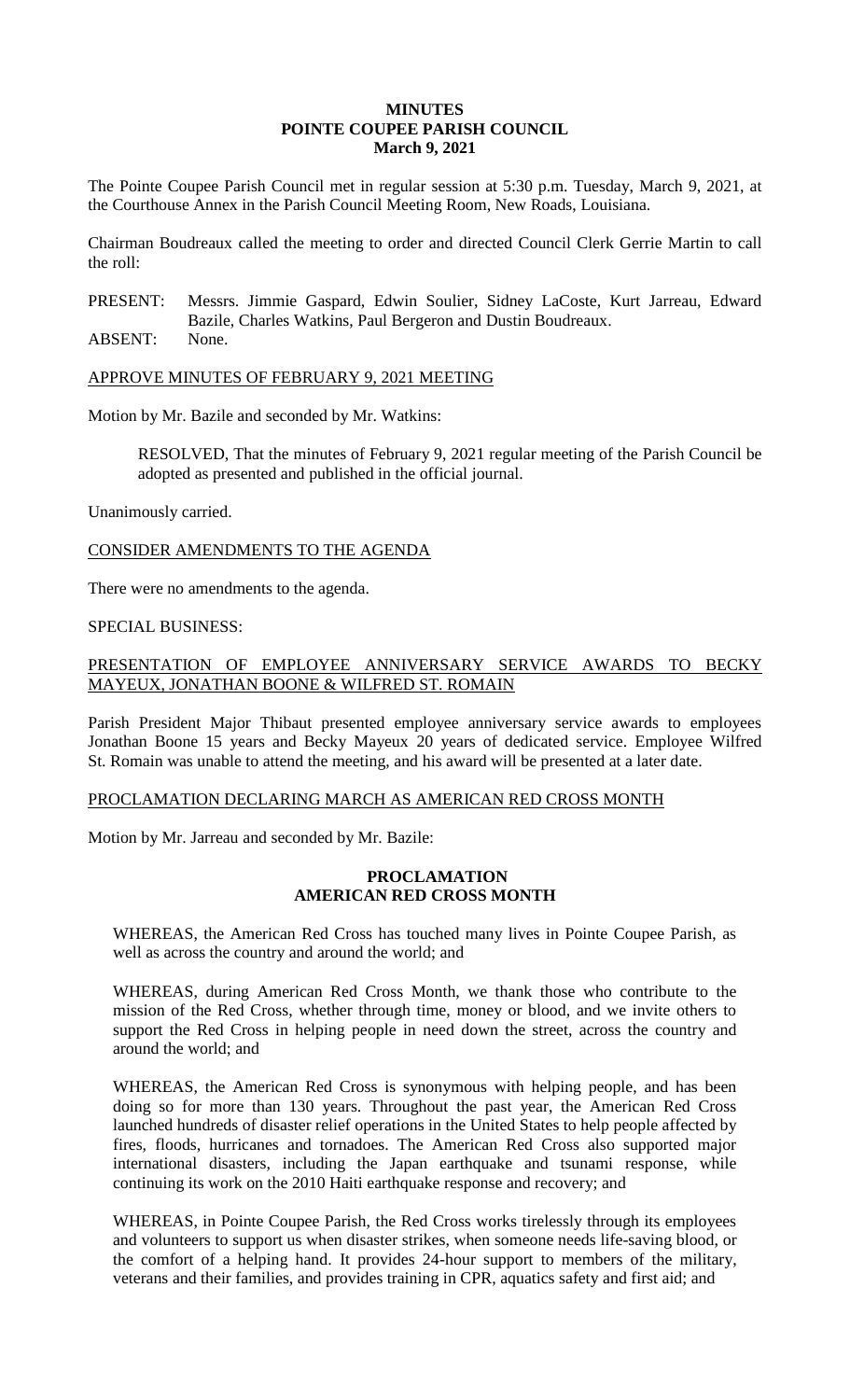#### March 9, 2021 2

WHEREAS, for nearly 100 years, United States presidents have called on the American people to support the Red Cross and its humanitarian mission. Our community depends on the American Red Cross and because it is not a government agency, the Red Cross depends on support from the public to continue its humanitarian work. This is especially important in these challenging economic times - which impact the Red Cross and many people in our community and across the nation.

NOW, THEREFORE, I, DUSTIN BOUDREAUX, Chairman of the Pointe Coupee Parish Council, by virtue of the authority vested in me by the Parish of Pointe Coupee and the Constitution and laws of the State of Louisiana, do hereby proclaim the month of **March 2021**, as **AMERICAN RED CROSS MONTH** and do hereby urge all Americans to support this organization and its noble humanitarian mission.

Unanimously carried.

#### PARISH PRESIDENT'S REPORT

President Thibaut gave updates on the finances including the sales tax and gas collections; position available for an equipment operator (tractor driver), and will begin interviews this week; and update on a watershed drainage project in the northern part of the parish.

#### PUBLIC COMMENTS ON AGENDA ITEMS

There were no public comments.

### PUBLIC HEARING FOR LA COMMUNITY DEVELOPMENT BLOCK GRANT CORONAVIRUS (LCDBG-CV) HVAC IMPROVEMENTS PROGRAM

A hearing to obtain public input and views on the community development needs of the parish, and to discuss the submission of an application for funding under the State of Louisiana Community Development Block Grant Coronavirus (LCDBG-CV) HVAC Improvements Program was conducted at 5:42 p.m., Tuesday, March 9, 2021 at the Parish Council Meeting Room, Courthouse Annex, 160 East Main Street, New Roads, Louisiana.

There were no objections received orally or written, and the public hearing was closed.

# PUBLIC HEARING ON AN INTRODUCED PROPOSED ORDINANCE TO AMEND SECTION 25-4 OF CHAPTER 25 OF THE POINTE COUPEE PARISH CODE OF ORDINANCES, PERTAINING TO MINIMUM STANDARDS FOR MOBILE HOME PARKS

A hearing to obtain public input to a proposed ordinance to amend Section 25-4 of Chapter 25 of the Pointe Coupee Parish Code of Ordinances, pertaining to minimum standards for Mobile Home Parks; and to otherwise provide with respect thereto was conducted at 5:44 p.m., Tuesday, March 9, 2021 at the Parish Council Meeting Room, Courthouse Annex, 160 East Main Street, New Roads, Louisiana.

Chairman Boudreaux announced an amendment was made to Section 25-5 pertaining to adding Mobile Homes to existing Mobile Home Parks.

There were no objections received orally or written to the ordinance.

Motion by Mr. Jarreau and seconded by Mr. Bazile:

RESOLVED, That an amendment to a proposed ordinance to amend Sections 25-4 and 25-5 of Chapter 25 of the Pointe Coupee Parish Code of Ordinances, pertaining to minimum standards for Mobile Home Parks, and adding mobile homes to existing Mobile Home Parks; and to otherwise provide with respect thereto be accepted by the Pointe Coupee Parish Council.

The Chairman called for a roll call vote that resulted as follows: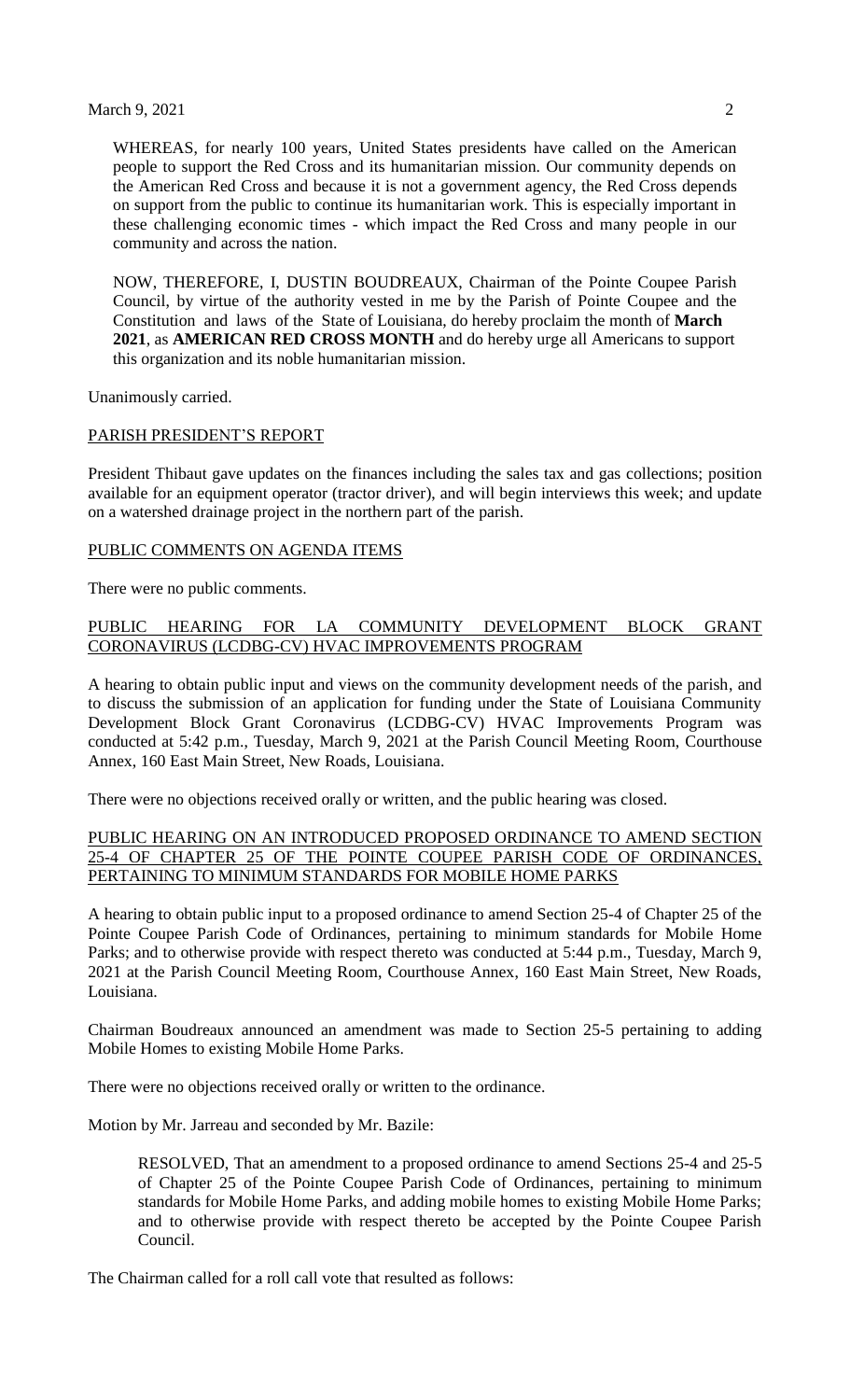YEAS: Messrs. Gaspard, LaCoste, Soulier, Watkins, Jarreau, Bazile, Bergeron and Boudreaux. NAYS: None.

ABSENT: None.

On a vote of 8-0-0, the motion carried.

Motion by Mr. Jarreau and seconded by Mr. Bazile:

RESOLVED, That a proposed ordinance to amend Sections 25-4 and 25-5 of Chapter 25 of the Pointe Coupee Parish Code of Ordinances, pertaining to minimum standards for Mobile Home Parks, and adding mobile homes to existing Mobile Home Parks; and to otherwise provide with respect thereto be adopted with amendments by the Pointe Coupee Parish Council.

The Chairman called for a roll call vote that resulted as follows:

YEAS: Messrs. Bergeron, Bazile, Jarreau, Watkins, Soulier, LaCoste, Gaspard and Boudreaux.

NAYS: None. ABSENT: None.

On a vote of 8-0-0, the motion carried.

#### A PROPOSED ORDINANCE TO AMEND CHAPTER 25 OF THE POINTE COUPEE PARISH CODE OF ORDINANCES, PERTAINING TO MOBILE HOME REGULATIONS

A hearing to obtain public input to a proposed ordinance to amend Section 25-1 (B) of Chapter 25 of the Pointe Coupee Parish Code of Ordinances, pertaining to definitions for Mobile Home Regulations; and to otherwise provide with respect thereto was conducted at 5:46 p.m., Tuesday, March 9, 2021 at the Parish Council Meeting Room, Courthouse Annex, 160 East Main Street, New Roads, Louisiana, after which said ordinance may be considered for adoption. All interested persons are urged to attend.

There were no objections received orally or written to the ordinance.

Motion by Mr. Boudreaux and seconded by Mr. Bergeron:

RESOLVED, That an amendment to a proposed ordinance to amend Section 25-1 (B) of Chapter 25 of the Pointe Coupee Parish Code of Ordinances, pertaining to definitions for Mobile Home Regulations; and to otherwise provide with respect thereto be accepted by the Pointe Coupee Parish Council.

The Chairman called for a roll call vote that resulted as follows:

YEAS: Messrs. Gaspard, LaCoste, Soulier, Watkins, Jarreau, Bazile, Bergeron and Boudreaux.

NAYS: None.

ABSENT: None.

On a vote of 8-0-0, the motion carried.

Motion by Mr. Soulier and seconded by Mr. Watkins:

RESOLVED, That a proposed ordinance to amend Section 25-1 (B) of Chapter 25 of the Pointe Coupee Parish Code of Ordinances, pertaining to definitions for Mobile Home Regulations; and to otherwise provide with respect thereto be adopted with amendments by the Pointe Coupee Parish Council.

The Chairman called for a roll call vote that resulted as follows:

YEAS: Messrs. Bergeron, Bazile, Jarreau, Watkins, Soulier, LaCoste, Gaspard and Boudreaux.

NAYS: None.

ABSENT: None.

On a vote of 8-0-0, the motion carried.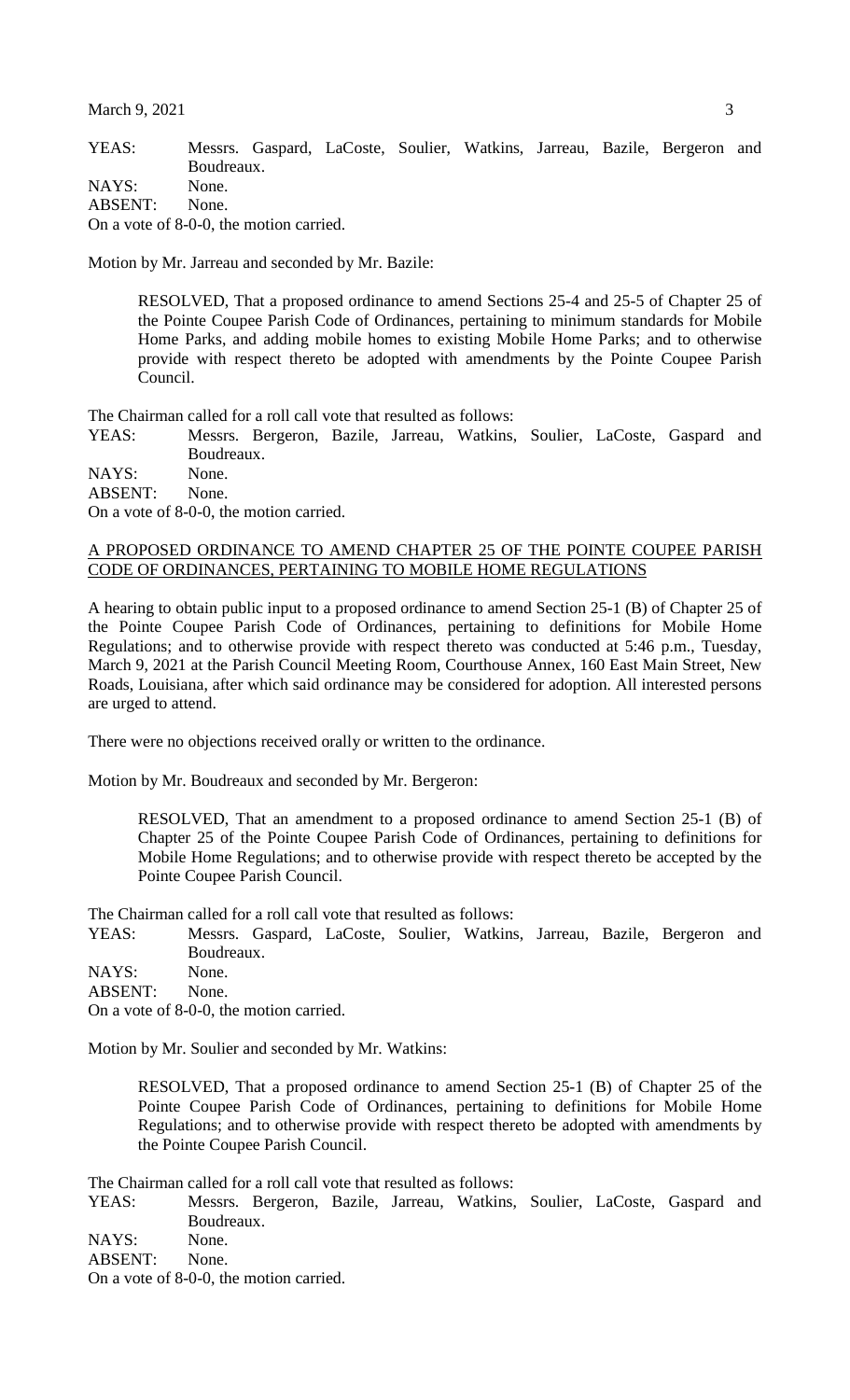# PUBLIC HEARING TO AMEND THE POINTE COUPEE PARISH CODE OF ORDINANCES RELATIVE TO ENACT CHAPTER 26, PERTAINING TO SOLAR FARMS

A hearing to obtain public input to a proposed ordinance to enact Chapter 26 of the Pointe Coupee Parish Code of Ordinances, pertaining to Solar Farms; and to otherwise provide with respect thereto was conducted at 5:49 p.m., Tuesday, March 9, 2021 at the Parish Council Meeting Room, Courthouse Annex, 160 East Main Street, New Roads, Louisiana, after which said ordinance may be considered for adoption. All interested persons are urged to attend.

Mr. Greg LaCour of 6228 False River Road at Oscar commented that he was in favor of the ordinance.

There were no objections received orally or written to the ordinance.

Motion by Mr. Bergeron and seconded by Mr. Bazile:

RESOLVED, That the amendments to a proposed ordinance to enact Chapter 26 of the Pointe Coupee Parish Code of Ordinances, pertaining to Solar Farms; and to otherwise provide with respect thereto be accepted by the Pointe Coupee Parish Council.

The Chairman called for a roll call vote that resulted as follows:

YEAS: Messrs. Gaspard, LaCoste, Soulier, Watkins, Jarreau, Bazile, Bergeron and Boudreaux.

NAYS: None.

ABSENT: None.

On a vote of 8-0-0, the motion carried.

Motion by Mr. Bergeron and seconded by Mr. Gaspard:

RESOLVED, That a proposed ordinance to enact Chapter 26 of the Pointe Coupee Parish Code of Ordinances, pertaining to Solar Farms; and to otherwise provide with respect thereto be adopted with amendments by the Pointe Coupee Parish Council.

The Chairman called for a roll call vote that resulted as follows:

YEAS: Messrs. Bergeron, Bazile, Jarreau, Watkins, Soulier, LaCoste, Gaspard and Boudreaux.

NAYS: None.

ABSENT: None.

On a vote of 8-0-0, the motion carried.

President Thibaut thanked the council for their participation and approval of the ordinance.

#### INTRODUCTION OF ORDINANCE(S):

### AN ORDINANCE TO AMEND THE POINTE COUPEE PARISH CODE OF ORDINANCES RELATIVE TO AMENDING & RE-ORDAIN THE POINTE COUPEE PARISH GOVERNMENT PERSONNEL MANUAL (PUBLIC HEARING APRIL 13, 2021)

### NOTICE OF INTRODUCTION OF ORDINANCE AND PUBLIC HEARING

NOTICE IS HEREBY GIVEN that a proposed ordinance to amend the Pointe Coupee Parish Code of Ordinances, pertaining to amending & re-ordain the Pointe Coupee Parish Government Personnel Manual has been introduced before the Pointe Coupee Parish Council, and that a public hearing will be held relative thereto at 5:30 p.m., Tuesday, April 13, 2021 at the Parish Council Meeting Room, Courthouse Annex, 160 East Main Street, New Roads, Louisiana, after which said ordinance may be considered for adoption. All interested persons are urged to attend.